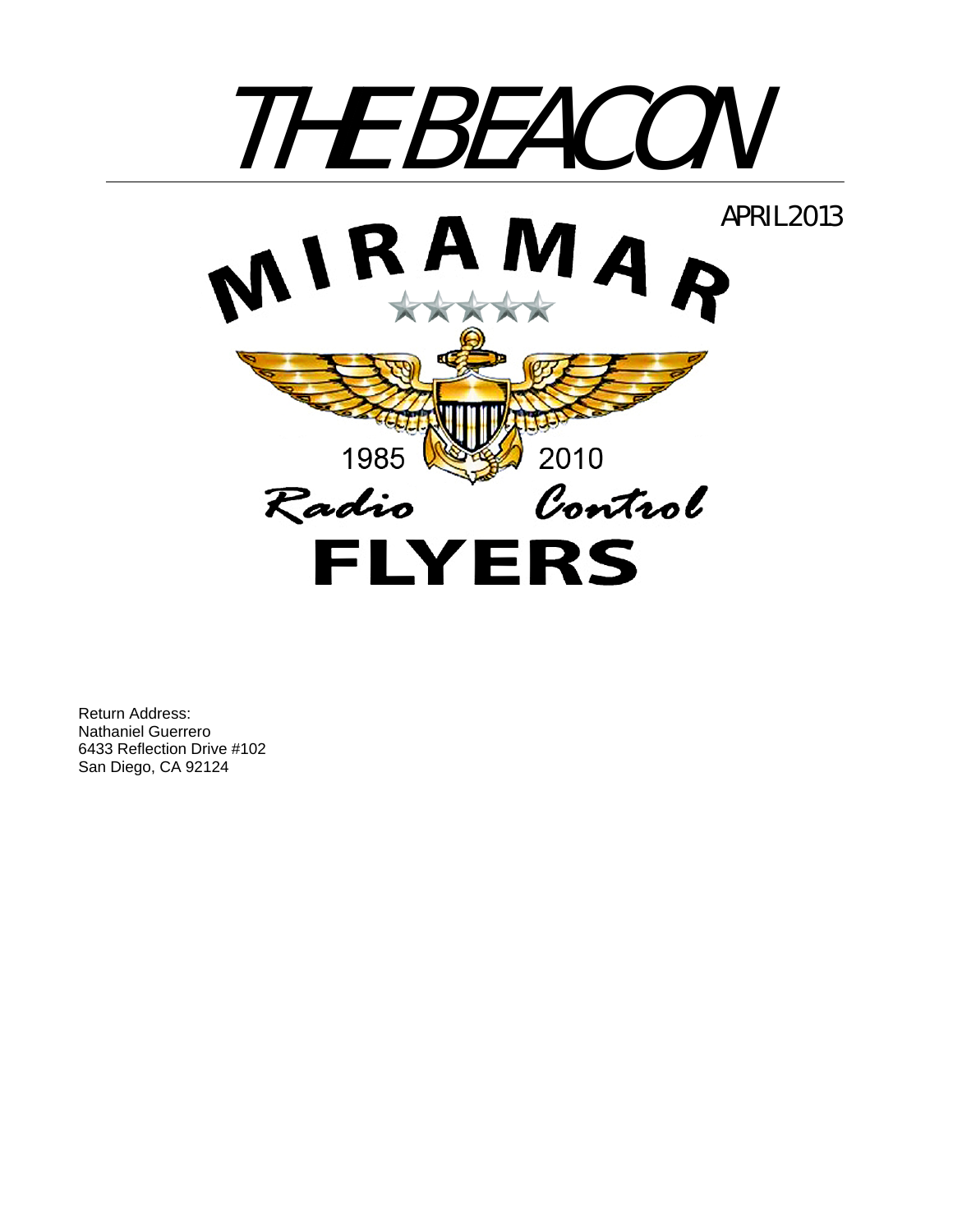# April 2013

The next MRCF Meeting will be on **TUESDAY**, 9 April 2013 Location: American Legion Hall 7815 Armour St.

Corner of Armour and Convoy St.

Board Meeting at 6:30 PM – Gen. Meeting at 7:00 PM

**American Legion Hall at 7815 Armour Street. Hwy 163 TO BALBOA AVENUE, WEST TO CONVOY STREET, LEFT ON CONVOY TO ARMOUR ST., TURN LEFT ONTO ARMOUR AND RIGHT INTO AMERICAN LEGION. ADDITIONAL PARKING IS ACROSS THE STREET AT CARQUEST.** 

# CLUB OFFICERS

President: Darren Hauptman (619) 948-1948 Secretary:<br>Brad Kuller (858) 271-4430 Field Marshal: Sandy Sanderson (858) 695-3095 Safety Coordinators: Brian Werner (760) 473-7004

Newsletter Editor: Nathaniel Guerrero (858) 240-2215 Email: nguerrero@san.rr.com

| Vice President:                |                |  |
|--------------------------------|----------------|--|
| <b>Mark Lukens</b>             | (858) 945-8525 |  |
| Treasurer:                     |                |  |
| George Sager                   | (858) 748-0868 |  |
| Helicopter Chairman:           |                |  |
| Darren Hauptman                | (619) 948-1948 |  |
| Membership Chairman:           |                |  |
| <b>Brian Werner</b>            | (760) 473-7004 |  |
| membership@miramarrcflyers.com |                |  |

Club Webmaster: Darren Hauptman Darren@miramarrcflyers.com www.miramarrcflyers.com

# **CLUB FLIGHT INSTRUCTORS**

Any club member who wishes to have some assistance should call one of our designated instructors. There is no duty instructor at the field, so you must prearrange a time with someone on this list.

| Name                       | Number         |
|----------------------------|----------------|
| <b>Richard Barndt</b>      | (858) 213-5740 |
| Frank Gagliardi            | (858) 271-4430 |
| <b>Curtis Kitteringham</b> | (760) 746-5913 |
| Mark Lukens                | (858) 945-8525 |
| Jerry Neuberger            | (619) 258-4477 |
| Paul Stenberg              | (760) 743-5458 |
| Tom Mulder                 | (619) 804-8596 |
| Tom Pham                   | (858) 761-3959 |
| Ron Stark                  | (858) 530-0586 |
| <b>Talmadge Sanders</b>    | (858) 382-2003 |
| Darren Hauptman            | (619) 948-1948 |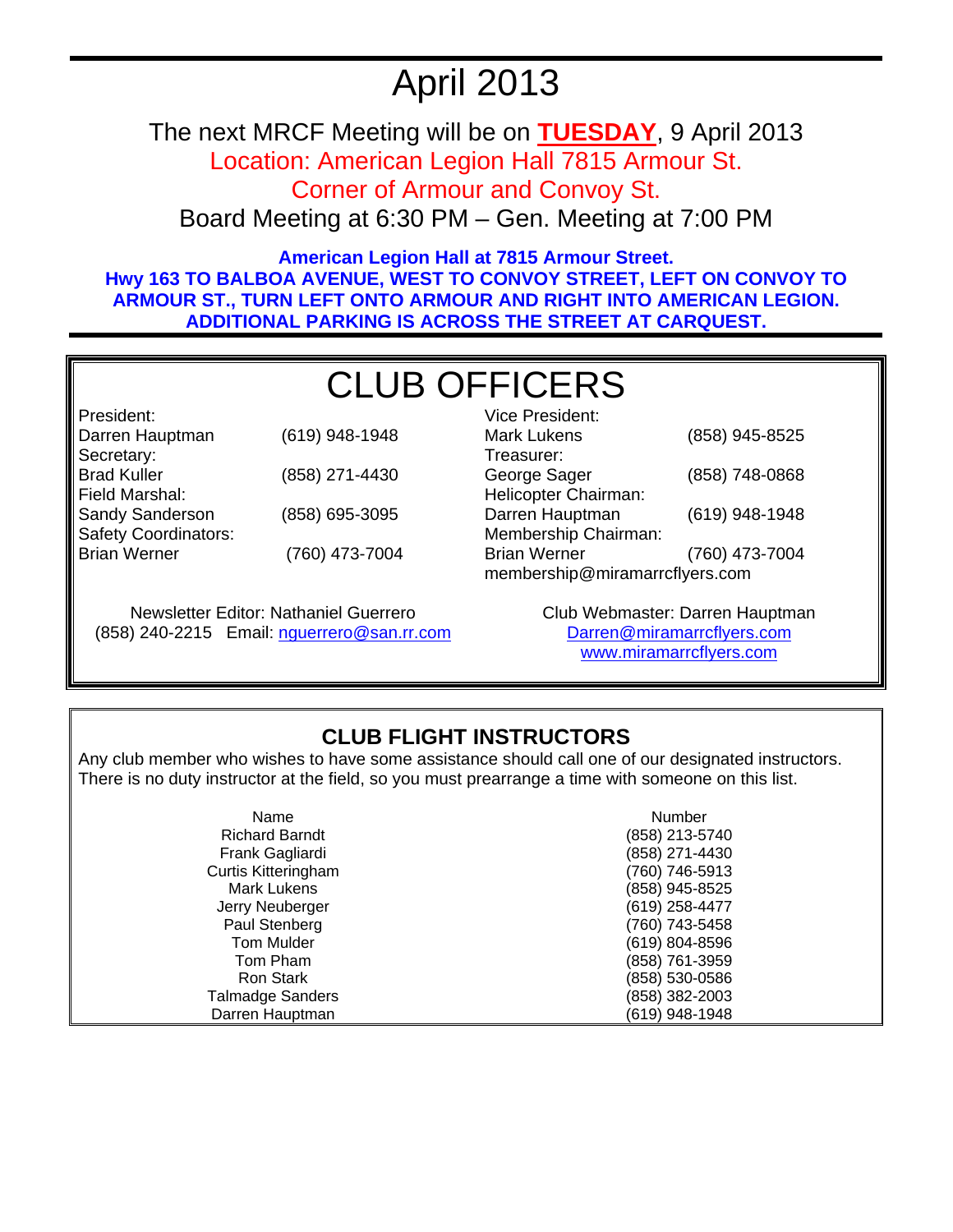## **From the Left Seat:**

Working on the Flying Site lease renewal. See notes in minutes.

Darren Hauptman

# **From the Right Seat:**

Working on the Flying Site lease renewal.

Fly safe, crash less, and have fun this year,

Mark Lukens

# **Safety Coordinator:**

No comments for this month.

## **Field Marshal:**

No comments for this month.

# **Helicopter Chairman:**

No comments for this month.

# **Membership Chairman:**

No comments for this month.

## **12 March 2013 Miramar Radio Control Flyers Minutes of the Meeting**

**Held at the American Legion**

## **President called the meeting to order at 1900 hrs.**

Pledge Of Allegiance

**Treasurer:** The Treasures report was given and approved.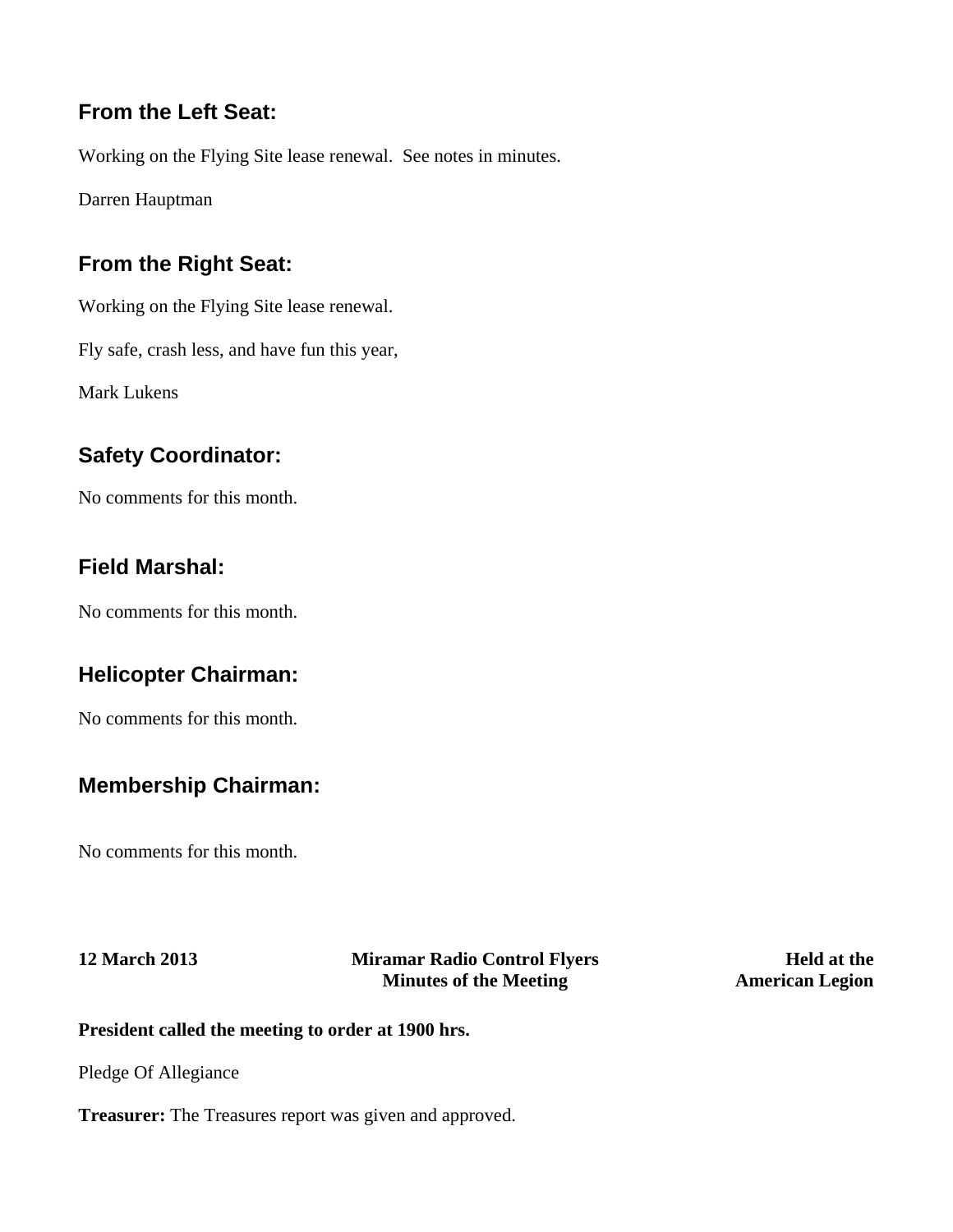**Secretary:** The Secretary's report was given and approved.

**Guests/Introductions/Prospective/ Members:** Dan Chan is a new Military Member. Rick Mathews is a prospective civilian member. Rick have been flying RC for 48 years and have been Electric and Helos. He's also getting into Gas Turbines and likes building his own planes. I fly 2 to 3 time's a week and like to go to the fun Fly's and Races.

## **Safety:**

• Things are looking good, people are using fire extinguishers, keep up the good work.

## **Field Marshal:**

• The field is doing well. The next field maintenance day will consist of weeding around the runway and moving rocks in preparation for mowing.

## **Old Business:**

- Proposals to bylaws to help make the renewal process easier will be tabled. Minor tweaks will wait, the lease is more important.
- Two weeks ago a member showed up to fly, the pin box was unlocked but the right door was not bungeed open. The tower was not able to get a hold of the field. Please make sure to check the log when you arrive and make sure the phone is functional and the door is open, this allows the intercom to pick up the phone sound. This is a CRITICAL aspect to our operations; it is a violation of the AMA safety code to not be in contact with the control tower. PMO also needs to be notified. Be aware of whether the field is open for flying, people may be there and not flying. We will look in to having a radio to monitor air traffic.

## **Events:**

- The Field Maintenance Day will be the Saturday following the Club meeting.
- March 23, Weed Wacker's Swap Meet
- Member Appreciation BBO: Saturday May 18, 2013.
- Cub Fly in, June  $8<sup>th</sup>$ .
- Rotors over Miramar July 13-14.